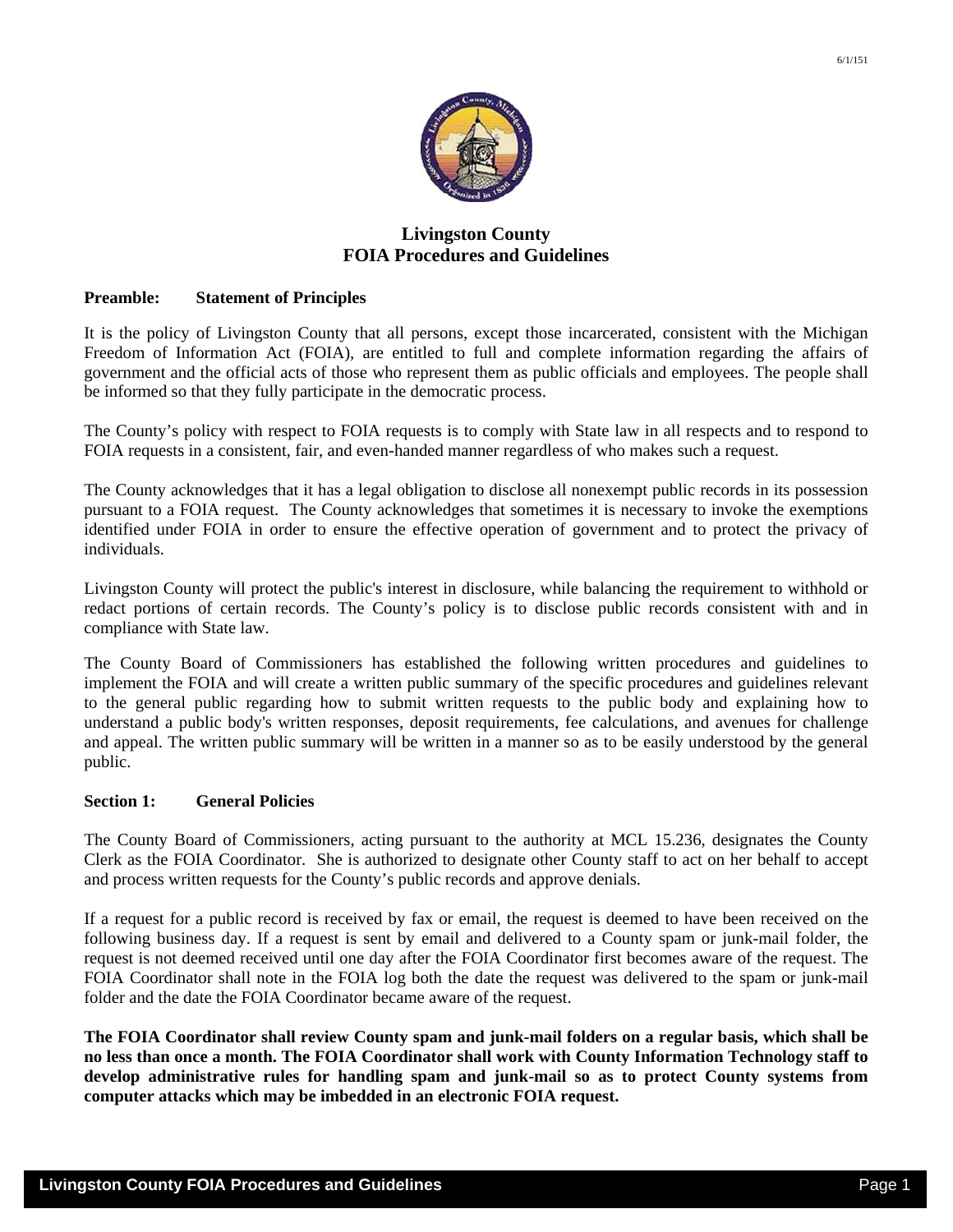The FOIA Coordinator may, in her discretion, implement administrative rules, consistent with State law and these FOIA Procedures and Guidelines to administer the acceptance and processing of FOIA requests.

The County is not obligated to create a new public record or make a compilation or summary of information which does not already exist. Neither the FOIA Coordinator nor other County staff are obligated to provide answers to questions contained in requests for public records or regarding the content of the records themselves. The FOIA Coordinator shall keep a copy of all written requests for public records received by the County on file for a period of at least one year.

The County will make this FOIA Procedures and Guidelines document and the Written Public Summary of FOIA Procedures and Guidelines publicly available without charge. If it does not, the County cannot require deposits or charge fees otherwise permitted under the FOIA until it is in compliance.

A copy of this FOIA Procedures and Guidelines document and the County's Written Public Summary of FOIA Procedures and Guidelines must be publicly available by providing free copies both in the County's response to a written request and upon request by visitors at County offices.

This FOIA Procedures and Guidelines document and the County's Written Public Summary of FOIA Procedures and Guidelines will be maintained on the County's website at:

http://www.livgov.com/administration/Pages/FOIA\_Request.aspx, so a link to those documents will be provided in lieu of providing paper copies of those documents.

## Section 2: Requesting a Public Record

No specific form to submit a request for a public record is required. However the FOIA Coordinator may make available a FOIA Request Form for use by the public.

Requests to inspect or obtain copies of public records prepared, owned, used, possessed or retained by the County may be submitted on the County's FOIA Request Form, in any other form of writing (letter, fax, email, etc.).

If a person makes a verbal, non-written request for information believed to be available on the County's website, where practicable and to the best ability of the employee receiving the request, shall be informed of the pertinent website address.

A request must sufficiently describe a public record so as to enable County personnel to identify and find the requested public record.

Written requests for public records may be submitted in person or by mail to any County office. Requests may also be submitted electronically by fax and email. Upon their receipt, requests for public records shall be promptly forwarded to the FOIA Coordinator for processing.

A person may request that public records be provided on non-paper physical media, emailed or other otherwise provided to him or her in digital form in lieu of paper copies. The County will comply with the request only if it possesses the necessary technological capability to provide records in the requested non-paper physical media format.

A person may subscribe to future issues of public records that are created, issued or disseminated by Livingston County on a regular basis. A subscription is valid for up to 6 months and may be renewed by the subscriber.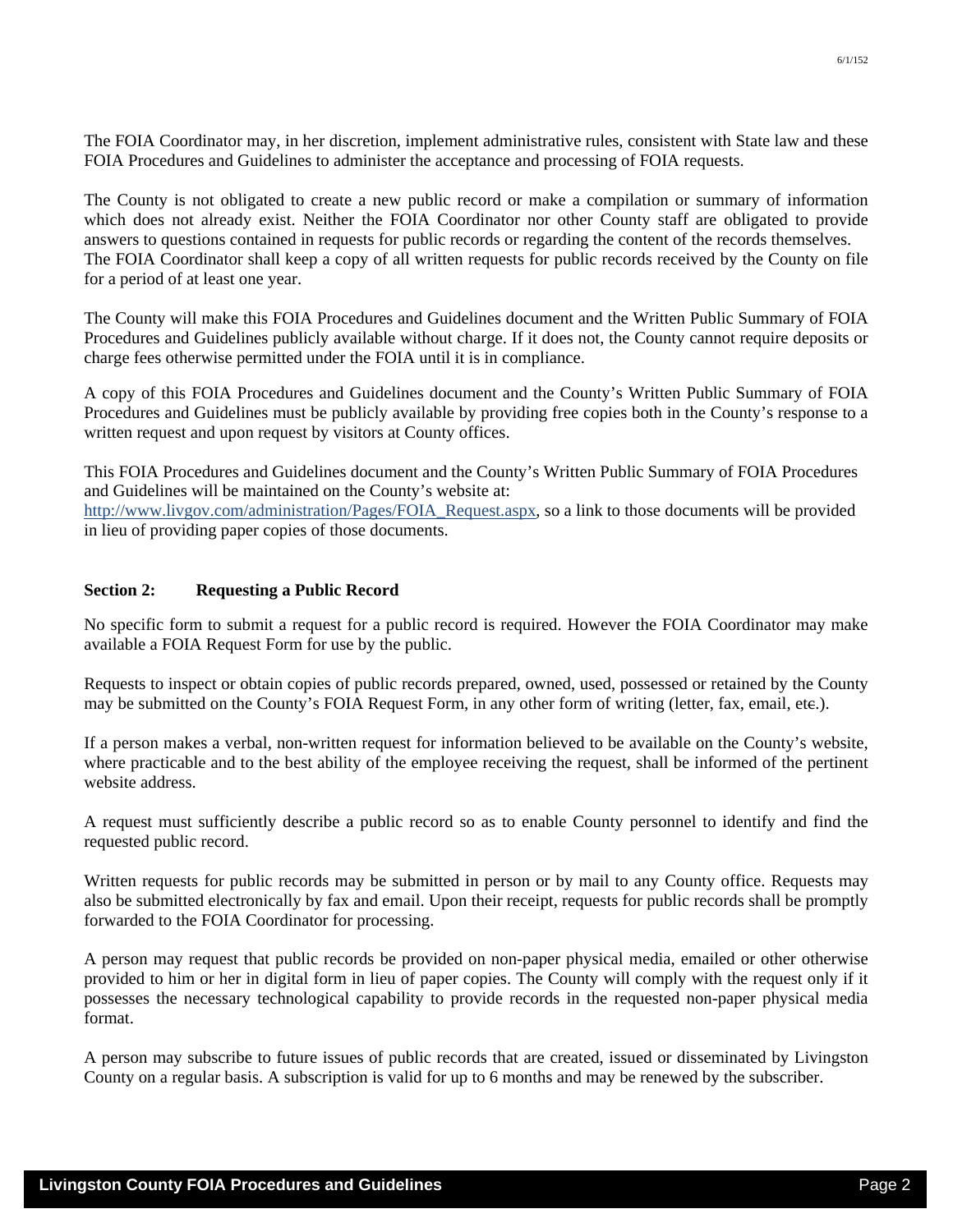A person serving a sentence of imprisonment in a local, state or federal correctional facility is not entitled to submit a request for a public record. The FOIA Coordinator will deny all such requests.

# **Section 3: Processing a Request**

Unless otherwise agreed to in writing by the person making the request, the County will issue a response within 5 business days of receipt of a FOIA request. If a request is received by fax, email or other electronic transmission, the request is deemed to have been received on the following business day.

The County will respond to a request in one of the following ways:

- Grant the request.
- Issue a written notice denying the request.
- Grant the request in part and issue a written notice denying in part the request.
- Issue a notice indicating that due to the nature of the request the County needs an additional 10 business days to respond for a total of no more than 15 business days. Only one such extension is permitted.
- Issue a written notice indicating that the public record requested is available at no charge on the County's website.

# *When a request is granted:*

If the request is granted, or granted in part, the FOIA Coordinator will require that payment be made in full for the allowable fees associated with responding to the request before the public record is made available.

The FOIA Coordinator shall provide a detailed itemization of the allowable costs incurred to process the request to the person making the request.

A copy of these FOIA Procedures and Guidelines and the Written Public Summary of FOIA Procedures and Guidelines will be provided to the requestor free of charge with the response to a written request for public records, provided however, that because these FOIA Procedures and Guidelines , and the Written Public Summary of FOIA Procedures and Guidelines are maintained on the County's website at: http://www.livgov.com/administration/Pages/FOIA\_Request.aspx, a link to the FOIA Procedures and Guidelines and the Written Public Summary of FOIA Procedures and Guidelines will be provided in lieu of providing paper copies of those documents.

If the cost of processing a FOIA request is \$50 or less, the requester will be notified of the amount due and where the documents can be obtained.

If the cost of processing a FOIA request is expected to exceed \$50 based on a good-faith calculation, or if the requestor has not paid in full for a previously granted request, the County will require a good-faith deposit pursuant to Section 4 of this policy before processing the request.

In making the request for a good-faith deposit the FOIA Coordinator shall provide the requestor with a detailed itemization of the allowable costs estimated to be incurred by the County to process the request and also provide a best efforts estimate of a time frame it will take the County to provide the records to the requestor. The best efforts estimate shall be nonbinding on the County, but will be made in good faith and will strive to be reasonably accurate, given the nature of the request in the particular instance, so as to provide the requested records in a manner based on the public policy expressed by Section 1 of the FOIA.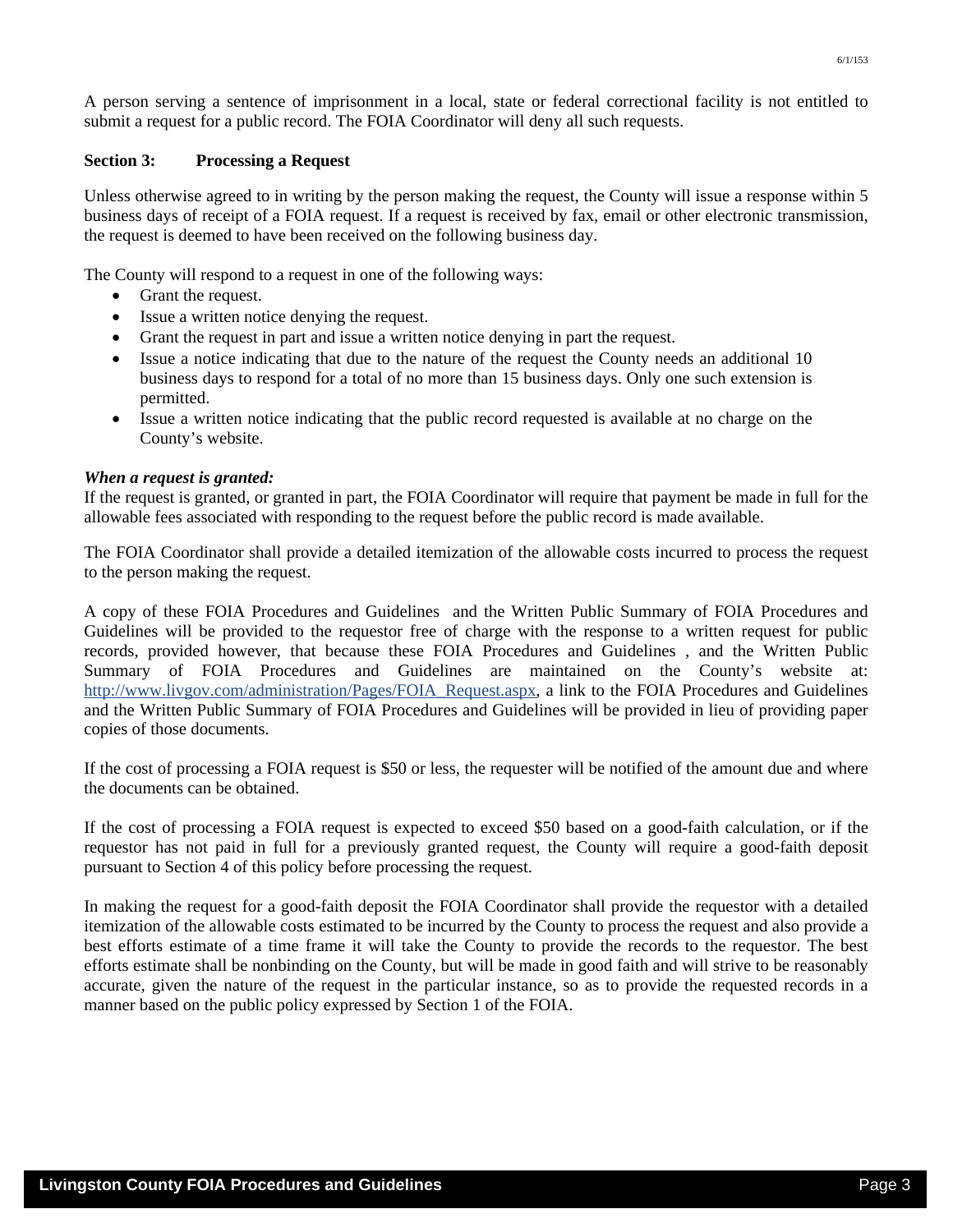# *When a request is denied or denied in part:*

If the request is denied or denied in part, the FOIA Coordinator will issue a Notice of Denial which shall provide in the applicable circumstance:

- An explanation as to why a requested public record is exempt from disclosure; or
- A certificate that the requested record does not exist under the name or description provided by the requestor, or another name reasonably known by the County; or
- An explanation or description of the public record or information within a public record that is separated or deleted from the public record; and
- An explanation of the person's right to submit an appeal of the denial to either the County Board of Commissioners, or seek judicial review in the Livingston County Circuit Court; and
- An explanation of the right to receive attorneys' fees, costs, and disbursements as well actual or compensatory damages, and punitive damages of \$1,000, should they prevail in Circuit Court.
- The Notice of Denial shall be signed by the FOIA Coordinator.

If a request does not sufficiently describe a public record, the FOIA Coordinator may, in lieu of issuing a Notice of Denial indicating that the request is deficient, seek clarification or amendment of the request by the person making the request. Any clarification or amendment will be considered a new request subject to the timelines described in this Section.

## *Requests to inspect public records:*

The County shall provide reasonable facilities and opportunities for persons to examine and inspect public records during normal business hours. The FOIA Coordinator is authorized to promulgate rules regulating the manner in which records may be viewed so as to protect County records from loss, alteration, mutilation or destruction and to prevent excessive interference with normal County operations.

## *Requests for certified copies:*

The FOIA Coordinator shall, upon written request, furnish a certified copy of a public record at no additional cost to the person requesting the public record.

### **Section 4: Fee Deposits**

If the fee estimate is expected to exceed \$50.00 based on a good-faith calculation, the requestor will be asked to provide a deposit not exceeding one-half of the total estimated fee.

If a request for public records is from a person who has not paid the County in full for copies of public records made in fulfillment of a previously granted written request, the FOIA Coordinator will require a deposit of 100% of the estimated processing fee before beginning to search for a public record for any subsequent written request by that person when all of the following conditions exist:

- The final fee for the prior written request is not more than 105% of the estimated fee;
- The public records made available contained the information sought in the prior written request and remain in the County's possession;
- The public records were made available to the individual, subject to payment, within the time frame estimated by the County to provide the records;
- Ninety (90) days have passed since the FOIA Coordinator notified the individual in writing that the public records were available for pickup or mailing;
- The individual is unable to show proof of prior payment to the County; and
- The FOIA Coordinator has calculated a detailed itemization that is the basis for the current written request's increased estimated fee deposit.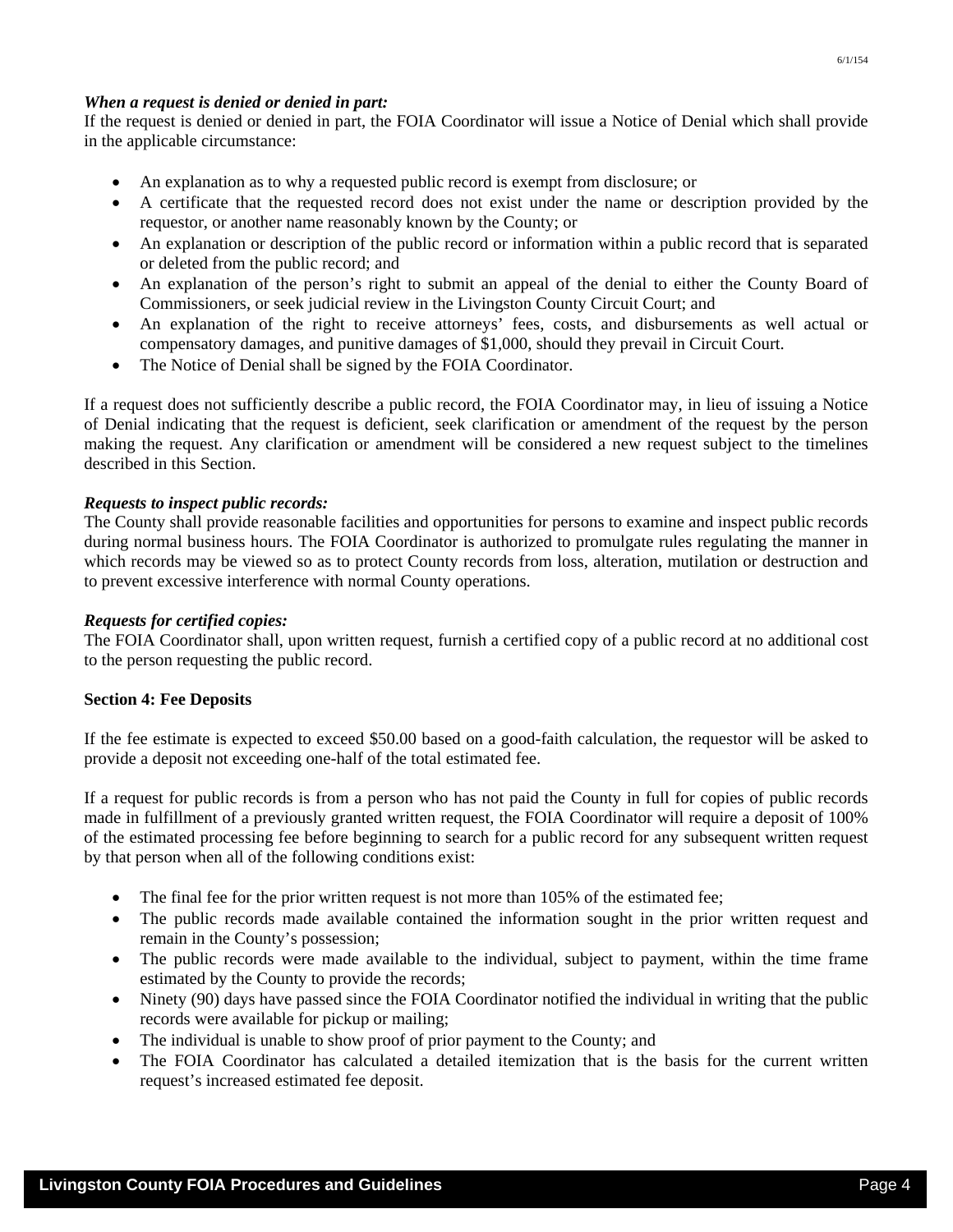The FOIA Coordinator will not require an increased estimated fee deposit if any of the following apply:

- The person making the request is able to show proof of prior payment in full to the County;
- The County is subsequently paid in full for the applicable prior written request; or
- Three hundred sixty five (365) days have passed since the person made the request for which full payment was not remitted to the County.

# **Section 5: Calculation of Fees**

A fee may be charged for the labor cost of copying/duplication.

A fee will *not* be charged for the labor cost of search, examination, review and the deletion and separation of exempt from nonexempt information *unless* failure to charge a fee would result in unreasonably high costs to the County because of the nature of the request in the particular instance, and the County specifically identifies the nature of the unreasonably high costs.

Costs for the search, examination review, and deletion and separation of exempt from non-exempt information are "unreasonably high" when they are excessive and beyond the normal or usual amount for those services compared to the costs of the County's usual FOIA requests, not compared to the County's operating budget.

The following factors shall be used to determine an unreasonably high cost to the County:

- Volume of the public record requested
- Amount of time spent to search for, examine, review and separate exempt from non-exempt information in the record requested.
- Whether the public records are from more than one County department or whether various County offices are necessary to respond to the request.
- The available staffing to respond to the request.
- Any other similar factors identified by the FOIA Coordinator in responding to the particular request.

The Michigan FOIA statute permits the County to charge for the following costs associated with processing a request:

- Labor costs associated with copying or duplication, which includes making paper copies, making digital copies, or transferring digital public records to non-paper physical media or through the Internet.
- Labor costs associated with searching for, locating and examining a requested public record, when failure to charge a fee will result in unreasonably high costs to the County.
- Labor costs associated with a review of a record to separate and delete information exempt from disclosure, when failure to charge a fee will result in unreasonably high costs to the County.
- The cost of copying or duplication, not including labor, of paper copies of public records. This may include the cost for copies of records already on the County's website if you ask for the County to make copies.
- The cost of computer discs, computer tapes or other digital or similar media when the requester asks for records in non-paper physical media. This may include the cost for copies of records already on the County's website if you ask for the County to make copies.
- The cost to mail or send a public record to a requestor.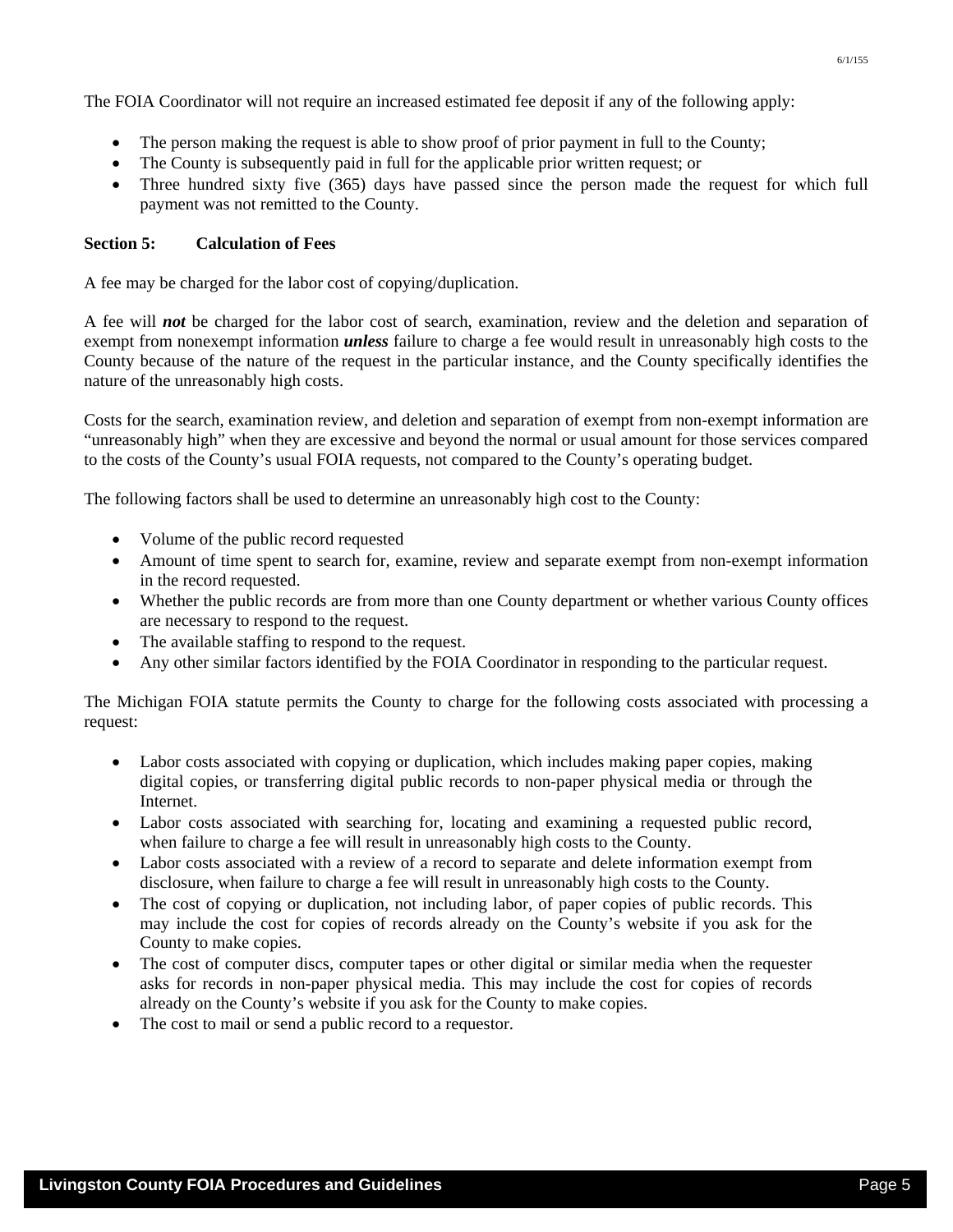Labor costs will be calculated based on the following requirements:

- All labor costs will be estimated and charged in 15-minute increments, with all partial time increments rounded down. If the time involved is less than 15 minutes, there will be no charge.
- Labor costs will be charged at the hourly wage of the lowest-paid County employee capable of doing the work in the specific fee category, regardless of who actually performs work.
- Labor costs will also include a charge to cover or partially cover the cost of fringe benefits.
- The County may add up to 50% to the applicable labor charge amount to cover or partially cover the cost of fringe benefits, but in no case may it exceed the actual cost of fringe benefits.
- Overtime wages will not be included in labor costs unless agreed to by the requestor; overtime costs will not be used to calculate the fringe benefit cost.
- Contracted labor costs will be charged at the hourly rate of \$48.90 (6 times the state minimum hourly wage).

The cost to provide records on non-paper physical media when so requested will be based on the following requirements:

- Computer disks, computer tapes or other digital or similar media will be at the actual and most reasonably economical cost for the non-paper media.
- This cost will only be assessed if the County has the technological capability necessary to provide the public record in the requested non-paper physical media format.
- The County will procure any non-paper media and will not accept media from the requestor in order to ensure integrity of the County's technology infrastructure.

The cost to provide paper copies of records will be based on the following requirements:

- Paper copies of public records made on standard letter  $(8 \frac{1}{2} \times 11)$  or legal  $(8 \frac{1}{2} \times 14)$  sized paper will not exceed \$.10 per sheet of paper. Copies for non-standard sized sheets of paper will reflect the actual cost of reproduction.
- The County will provide records using double-sided printing, if it is cost-saving and available.

The cost to mail records to a requestor will be based on the following requirements:

- The actual cost to mail public records using a reasonably economical and justified means.
- The County may charge for the least expensive form of postal delivery confirmation.
- No cost will be made for expedited shipping or insurance unless specified by the requestor.

If the FOIA Coordinator does not respond to a written request in a timely manner, the County must:

- Reduce the labor costs by 5% for each day the County exceeds the time permitted under FOIA up to a 50% maximum reduction, if *any* of the following applies:
	- o The County's late response was willful and intentional,
	- o The written request conveyed a request for information within the first 250 words of the body of a letter facsimile, email or email attachment, or
	- o The written request included the words, characters, or abbreviations for "freedom of information," "information," "FOIA," "copy" or a recognizable misspelling of such, or legal code reference to MCL 15. 231, et seq. or 1976 Public Act 442 on the front of an envelope or in the subject line of an email, letter or facsimile cover page.
- Fully note the charge reduction in the Detailed Itemization of Costs Form.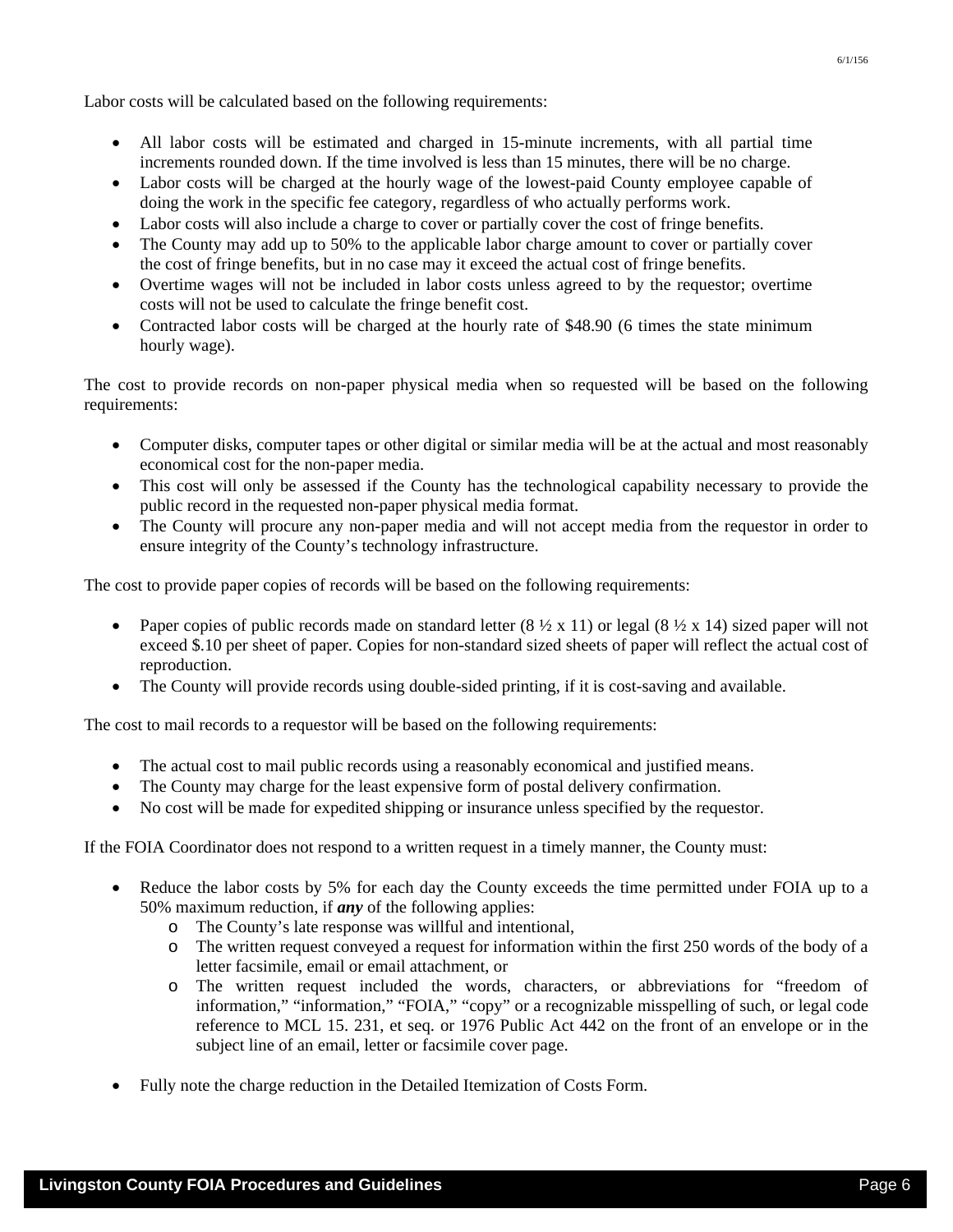## **Section 6: Waiver of Fees**

The cost of the search for and copying of a public record may be waived or reduced if in the sole judgment of the FOIA Coordinator a waiver or reduced fee is in the public interest because it can be considered as primarily benefitting the general public. The County Board of Commissioners may identify specific records or types of records it deems should be made available for no charge or at a reduced cost.

## **Section 7: Discounted Fees**

### *Indigence*

The FOIA Coordinator will discount the first \$20.00 of the processing fee for a request if the person requesting a public record submits an affidavit stating that they are:

- Indigent and receiving specific public assistance, or
- If not receiving public assistance, stating facts demonstrating an inability to pay because of indigence.

An individual is not eligible to receive the waiver if:

- The requestor has previously received discounted copies of public records from the County twice during the calendar year; or
- The requestor requests information in connection with other persons who are offering or providing payment to make the request.

An affidavit is sworn statement. The FOIA Coordinator may make a Fee Waiver Affidavit Form available for use by the public.

### *Nonprofit organization advocating for developmentally disabled or mentally ill individuals*

The FOIA Coordinator will discount the first \$20.00 of the processing fee for a request from:

- A nonprofit organization formally designated by the state to carry out activities under subtitle C of the federal developmental disabilities assistance and bill of rights act of 2000, Public Law 106-402, and the protection and advocacy for individuals with mental illness act, Public Law 99-319, or their successors, if the request meets all of the following requirements:
	- o Is made directly on behalf of the organization or its clients.
	- o Is made for a reason wholly consistent with the mission and provisions of those laws under section 931 of the mental health code, 1974 PA 258, MCL 330.1931.
	- o Is accompanied by documentation of its designation by the state, if requested by the public body.

### **Section 8: Appeal of a Denial of a Public Record**

When a requestor believes that all or a portion of a public record has not been disclosed or has been improperly exempted from disclosure, he or she may appeal to the County Board of Commissioners, by filing an appeal of the denial with the office of the County Board of Commissioners.

The appeal must be in writing, specifically state the word "appeal" and identify the reason or reasons the requestor is seeking a reversal of the denial. The County FOIA Appeal Form (To Appeal a Denial of Records), may be used.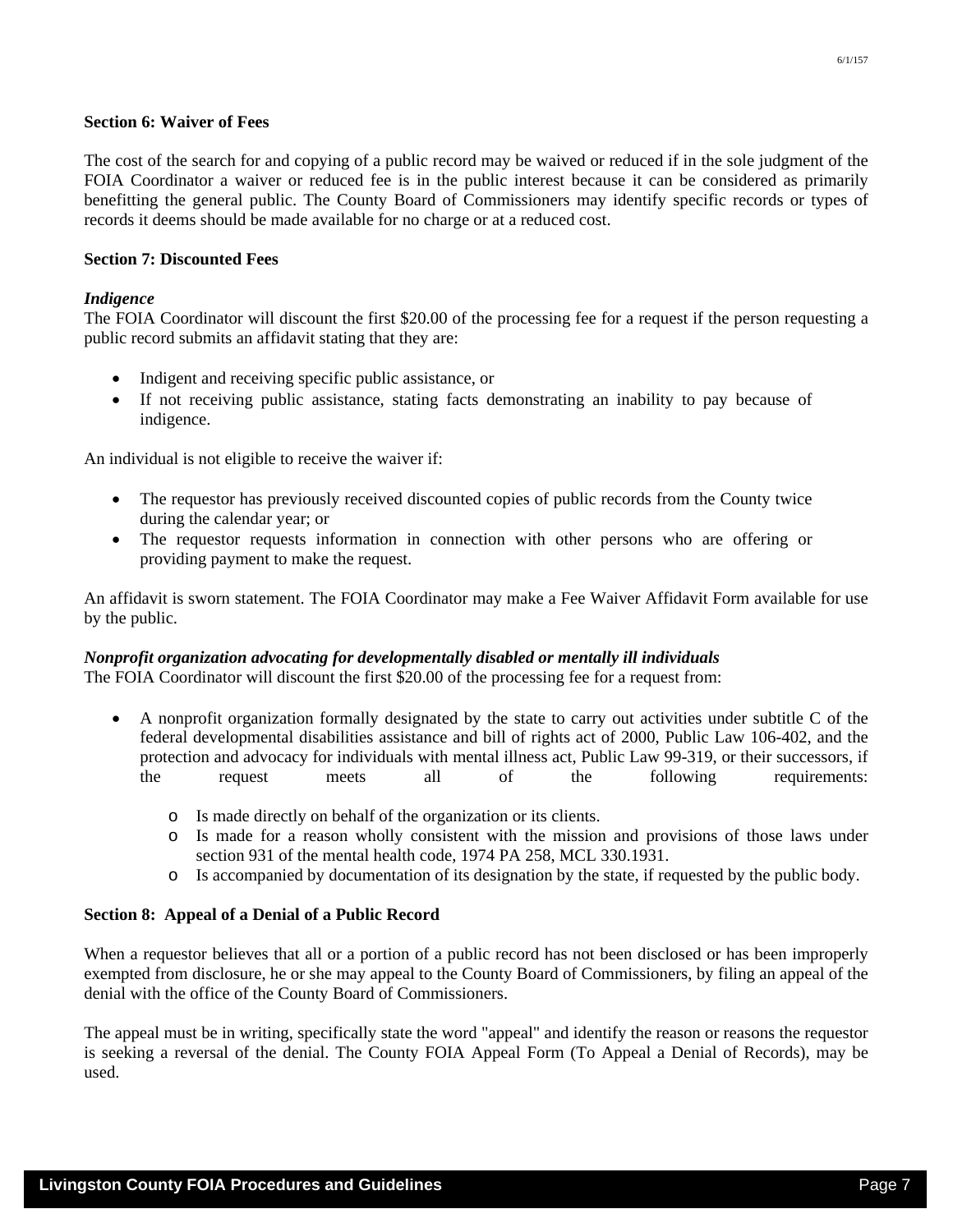The County Board of Commissioners is not considered to have received a written appeal until the first regularly scheduled County Board of Commissioners meeting following submission of the written appeal.

Within 10 business days of receiving the appeal the County Board of Commissioners will respond in writing by:

- Reversing the disclosure denial;
- Upholding the disclosure denial; or
- Reverse the disclosure denial in part and uphold the disclosure denial in part; or
- Under unusual circumstances, issue a notice extending for not more than 10 business days the period during which the County Board of Commissioners shall respond to the written appeal. The County Board of Commissioners shall not issue more than 1 notice of extension for a particular written appeal.

If the County Board of Commissioners fails to respond to a written appeal, or if the County Board of Commissioners upholds all or a portion of the disclosure denial that is the subject of the written appeal, the requesting person may seek judicial review of the nondisclosure by commencing a civil action in Circuit Court.

Whether or not a requestor submitted an appeal of a denial to the County Board, he or she may file a civil action in Livingston County Circuit Court within 180 days after the County's final determination to deny the request.

If a court that determines a public record is not exempt from disclosure, it shall order the County to cease withholding or to produce all or a portion of a public record wrongfully withheld, regardless of the location of the public record. Failure to comply with an order of the court may be punished as contempt of court.

If a person asserting the right to inspect, copy, or receive a copy of all or a portion of a public record prevails in such an action, the court shall award reasonable attorneys' fees, costs, and disbursements. If the person or County prevails in part, the court may, in its discretion, award all or an appropriate portion of reasonable attorneys' fees, costs, and disbursements.

If the court determines that the County has arbitrarily and capriciously violated this act by refusal or delay in disclosing or providing copies of a public record, the court shall order the County to pay a civil fine of \$1,000.00, which shall be deposited into the general fund of the state treasury. The court shall award, in addition to any actual or compensatory damages, punitive damages in the amount of \$1,000.00 to the person seeking the right to inspect or receive a copy of a public record. The damages shall not be assessed against an individual, but shall be assessed against the next succeeding public body that is not an individual and that kept or maintained the public record as part of its public function.

### **Section 9: Appeal of an Excessive FOIA Processing Fee**

"Fee" means the total fee or any component of the total fee calculated under section 4 of the FOIA, including any deposit.

If a requestor believes that the fee charged by the County to process a FOIA request exceeds the amount permitted by state law or under this policy, he or she must first appeal to the County Board of Commissioners by submitting a written appeal for a fee reduction to the office of the County Board of Commissioners.

The appeal must be in writing, specifically state the word "appeal" and identify how the required fee exceeds the amount permitted. The County FOIA Appeal Form (To Appeal an Excess Fee) may be used.

The County Board of Commissioners is not considered to have received a written appeal until the first regularly scheduled County Board of Commissioners meeting following submission of the written appeal.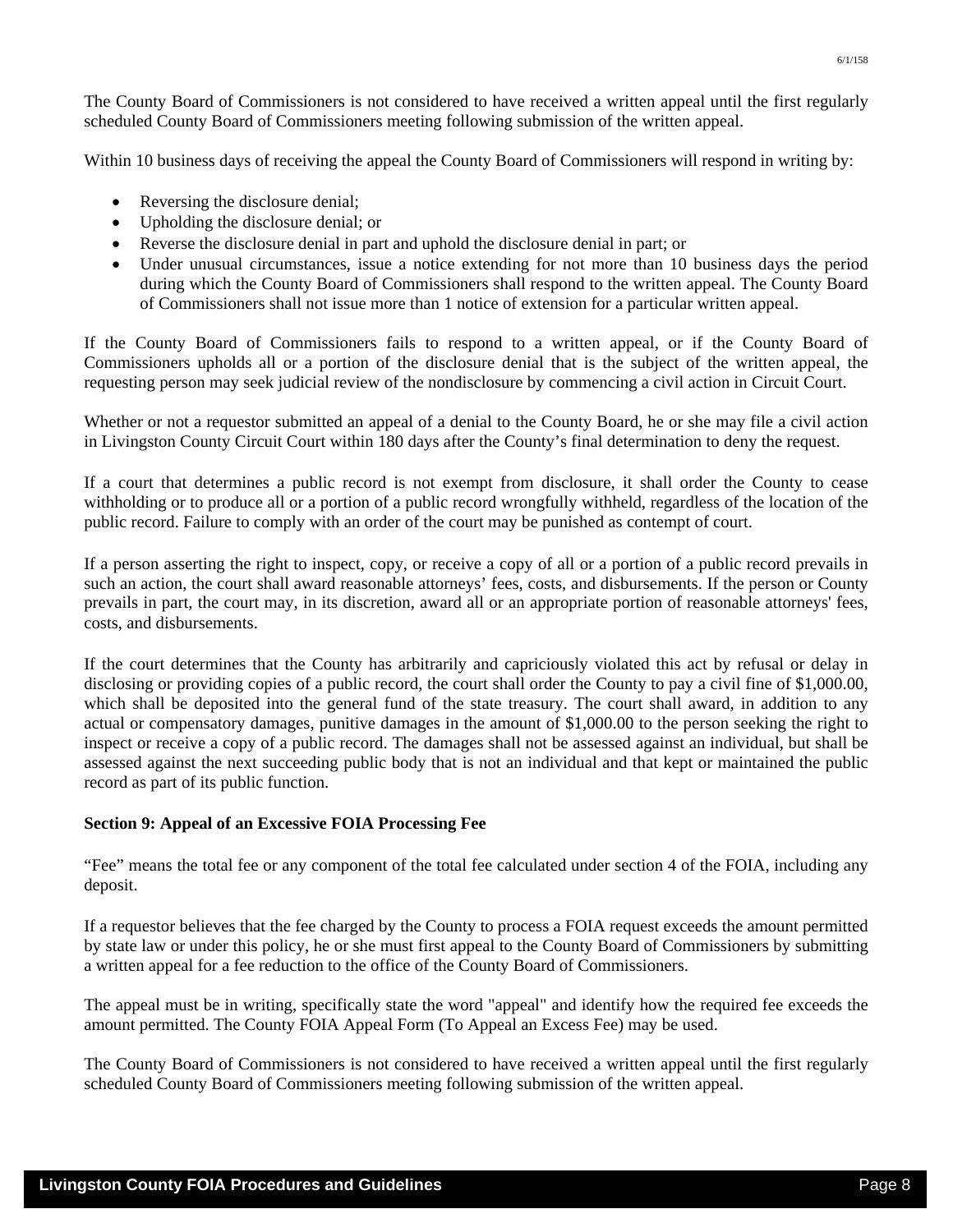6/1/159

Within 10 business days after receiving the appeal, the County Board of Commissioners will respond in writing by:

- Waiving the fee;
- Reducing the fee and issuing a written determination indicating the specific basis that supports the remaining fee;
- Upholding the fee and issuing a written determination indicating the specific basis that supports the required fee; or
- Issuing a notice detailing the reason or reasons for extending for not more than 10 business days the period during which the County Board of Commissioners will respond to the written appeal. The County Board of Commissioners shall not issue more than 1 notice of extension for a particular written appeal.

Where the County Board of Commissioners reduces or upholds the fee, the determination must include a certification from the County Board of Commissioners that the statements in the determination are accurate and that the reduced fee amount complies with its publicly available procedures and guidelines and Section 4 of the FOIA.

Within 45 days after receiving notice of the County Board's determination of an appeal, the requesting person may commence a civil action in Livingston County Circuit Court for a fee reduction.

If a civil action is commenced against the County for an excess fee, the County is not obligated to complete the processing of the written request for the public record at issue until the court resolves the fee dispute.

An action shall not be filed in circuit court unless *one* of the following applies:

- The County does not provide for appeals of fees,
- The County Board of Commissioners failed to respond to a written appeal as required, or
- The County Board of Commissioners issued a determination to a written appeal.

If a court determines that the County required a fee that exceeds the amount permitted under its publicly available procedures and guidelines or Section 4 of the FOIA, the court shall reduce the fee to a permissible amount. Failure to comply with an order of the court may be punished as contempt of court.

If the requesting person prevails in court by receiving a reduction of 50% or more of the total fee, the court may, in its discretion, award all or an appropriate portion of reasonable attorneys' fees, costs, and disbursements. The award shall be assessed against the public body liable for damages.

If the court determines that the County has arbitrarily and capriciously violated the FOIA by charging an excessive fee, the court shall order the County to pay a civil fine of \$500.00, which shall be deposited in the general fund of the state treasury. The court may also award, in addition to any actual or compensatory damages, punitive damages in the amount of \$500.00 to the person seeking the fee reduction. The fine and any damages shall not be assessed against an individual, but shall be assessed against the next succeeding public body that is not an individual and that kept or maintained the public record as part of its public function.

# **Section 10: Conflict with Prior FOIA Policies and Procedures; Effective Date**

To the extent that these FOIA Procedures and Guidelines conflict with previous FOIA policies promulgated by County Board of Commissioners or the County Administration these FOIA Procedures and Guidelines are controlling. To the extent that any administrative rule promulgated by the FOIA Coordinator subsequent to the adoption of this resolution is found to be in conflict with any previous policy promulgated by the County Board of